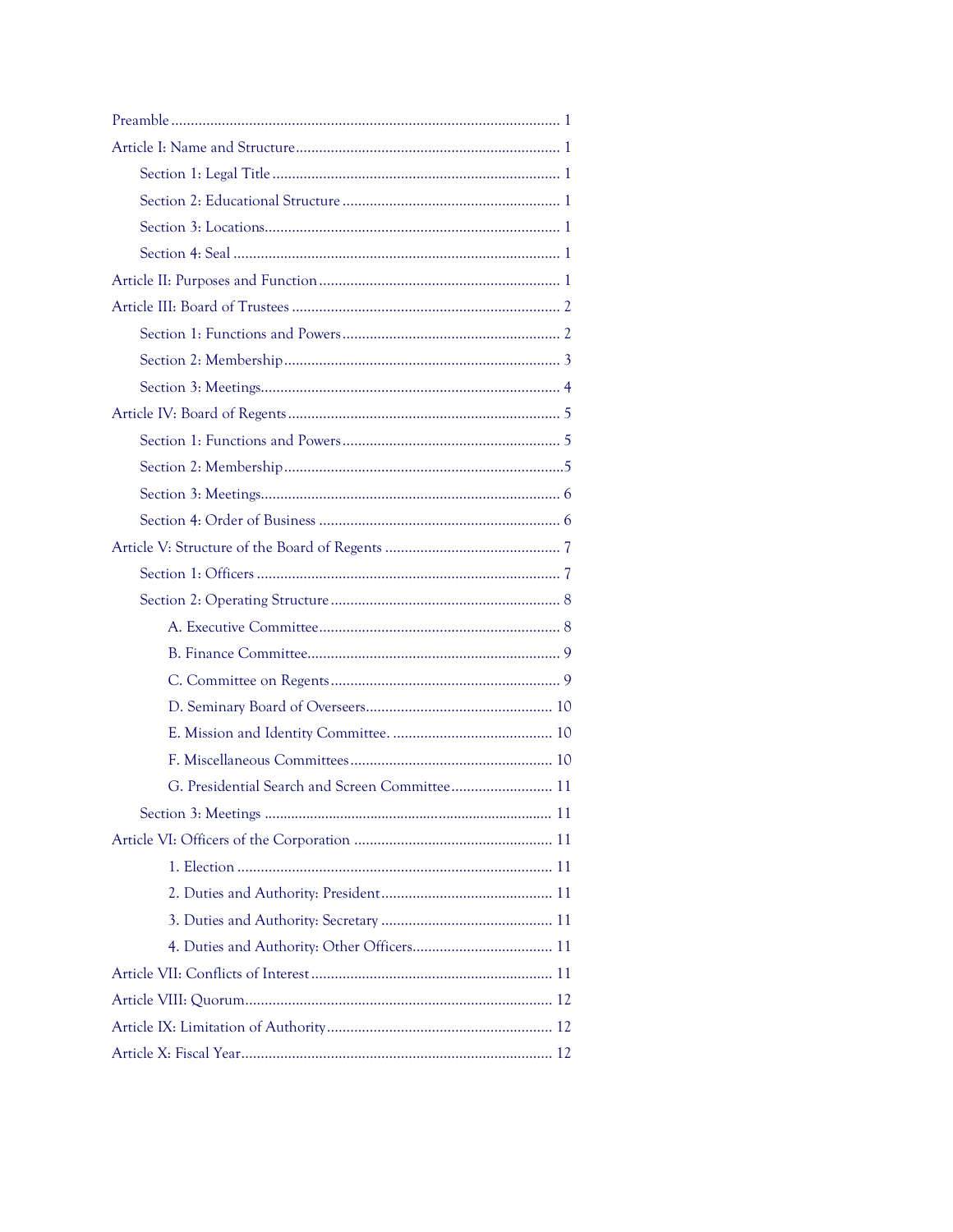#### **BY-LAWS**

### **OF**

#### **SETON HALL UNIVERSITY**

### **PREAMBLE**

As set forth in the original Act of Incorporation of Seton Hall College approved on March 8, 1861, the entire management of the affairs and concerns of Seton Hall University, and of all the corporate powers granted under the Act and subsequent Acts of the Legislature and all amendments to the Certificate of Incorporation, shall be vested in the Board of Trustees and, where delegated in these By-Laws, the Board of Regents of the University. That these responsibilities can be executed in an orderly manner, these By-Laws are adopted.

### **ARTICLE I**

## NAME AND STRUCTURE

#### *Section 1: Legal Title*

The legal title of the corporation is: SETON HALL UNIVERSITY, hereinafter referred to as the "corporation" or "University."

In any legal instruments requiring further identification under the laws of the State of New Jersey, the corporation shall be identified as follows: "SETON HALL UNIVERSITY, an educational corporation of New lersey."

#### *Section 2: Educational Structure*

The University shall consist of those schools and colleges as may be approved by the Board of Trustees.

### *Section 3: Locations*

The purposes and objectives of the corporation shall be implemented at those campuses as from time to time may be established by the Board of Trustees.

#### *Section 4: Seal*

The legal seal of the corporation shall be as impressed hereon:

#### **ARTICLE II**

## PURPOSES AND FUNCTION

#### *Section 1: Purposes*

The purposes of the corporation are: the advancement of education for all persons who seek and qualify for the services of the corporation in the traditions of liberal arts education and the Judeo-Christian heritage; to provide education at all levels and primarily in the field of higher education; to offer its services to persons of whatever race, nationality, ethnic background, state or nation of residence, with recognition of the corporation's primary responsibility to persons resident in the State of New Jersey; to promote and advance the education of all persons regardless of sex, age, race, ethnic background, marital status, or religious belief, recognizing and reaffirming its traditional affiliation and faith in the Roman Catholic Church.

#### *Section 2: Function*

In accomplishing the purposes of the corporation, all members of Boards, officers and others shall at all times conduct the affairs of the corporation as a non-profit corporation so that no individual shall have any right to any property of the corporation nor shall acquire any profit from the operation of the corporation and, further, to the end that the assets and income of the corporation shall be exempt from income taxes, either federal, state, or local and any other forms of taxation, and so that gifts, grants, and contributions to the corporation shall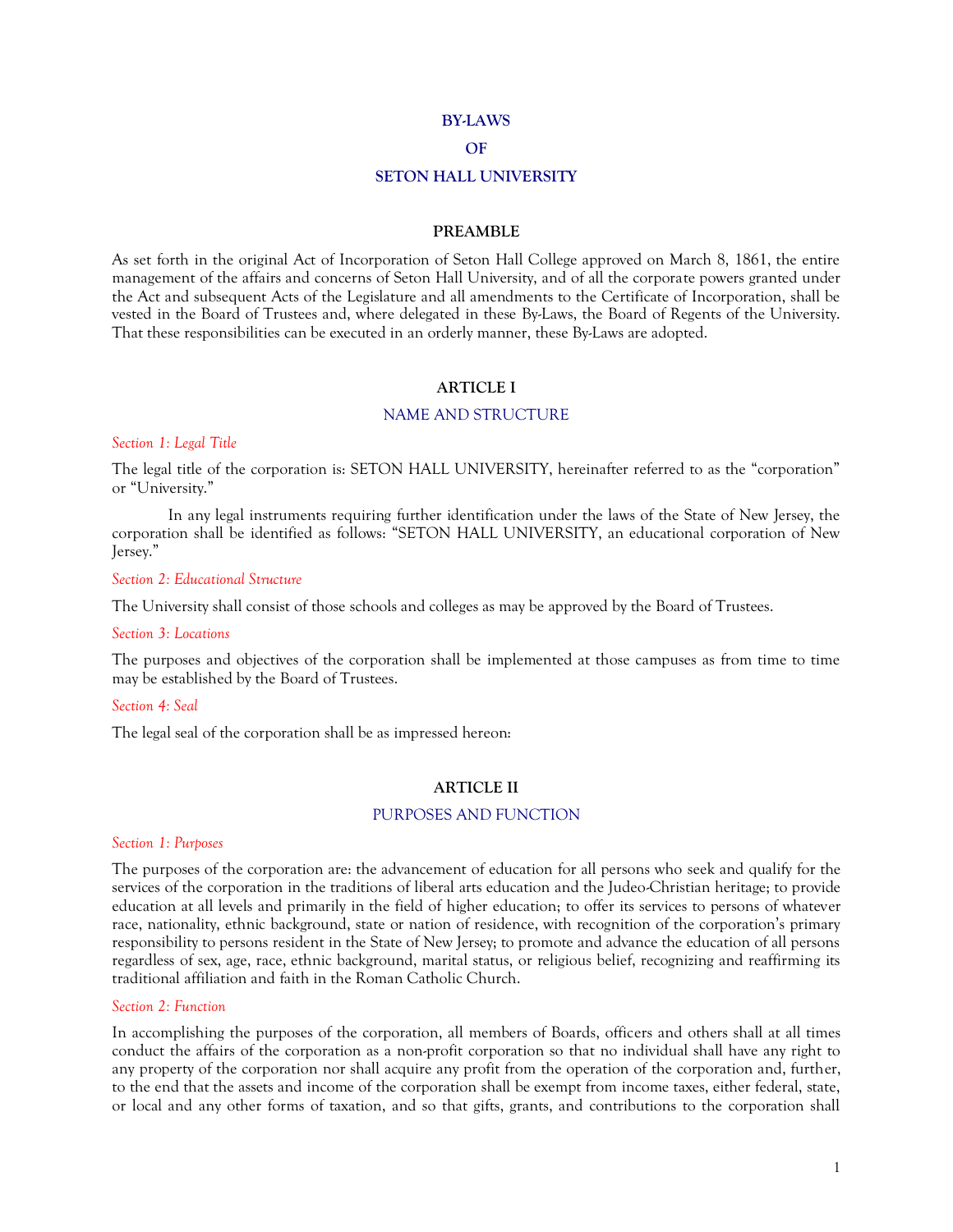qualify for income tax deduction by the donors under provisions of the federal or state Internal Revenue or Income Tax laws now in effect, or as may hereafter be adopted.

# **ARTICLE III**

# BOARD OF TRUSTEES

#### *Section 1: Functions and Powers*

The Board of Trustees shall stand in the stead of the original incorporators of Seton Hall College. The Board of Trustees shall have the following functions, rights, duties, powers and responsibilities:

- A. The Board of Trustees shall maintain the essential character of the University as a Catholic institution of higher learning, it being the stated intention of the University that the University shall retain in perpetuity its identity as such an institution. The Board of Trustees shall refer any issue regarding the foregoing purpose to the Board of Regents which shall study such issue and render a written report, including recommendations, to the Board of Trustees within 120 days thereof. The Board of Trustees, thereafter, shall have the power to take all action necessary to achieve this purpose.
- B. The Board of Trustees hereby recognizes the members of the Priest Community of Seton Hall University (hereafter, the "Priest Community") as having a special role in enhancing and safeguarding the Catholic mission of the University. The Minister to the Priest Community shall be a member of the Priest Community elected by the members of the Priest Community and appointed to this office by the President of the University with the approval of the Most Reverend Archbishop of the Roman Catholic Archdiocese of Newark, the President of the Board of Trustees. The Minister to the Priest Community shall annually report to the Board of Trustees and to the Board of Regents regarding the Catholic mission of the University and the efforts of the Priest Community actively to support the Catholic mission.
- C. The Board of Trustees shall elect the members of the Board of Regents giving due consideration to nominations submitted and recommended by the Board of Regents, including any nominations submitted to the Board of Regents by the Board of Trustees.
- D. The Board of Trustees shall have the sole and exclusive right, power and responsibility to perform any and all acts relating to the sale, transfer or other conveyance of any real property of the University. No other Board, person, or entity may perform any such act affecting said real property unless specific authorization is so granted by the Board of Trustees by resolution.
- E. The Board of Trustees shall have the right to amend these By-Laws and the Certificate of Incorporation and to reject, approve, or veto any amendments to these By-Laws or the Certificate of Incorporation which may be recommended by the Board of Regents.
- F. The University, recognizing its debt and obligation to the Roman Catholic Archdiocese of Newark as the source of its institution in 1856 and the grantor by gift of its original and present major campus in South Orange, New Jersey, its initial financial support, and the services rendered and to be rendered by the Archbishop of Newark and significant numbers of priests of the Archdiocese, specifically and forever directs that, upon dissolution for any reason of the corporation of Seton Hall University, the assets of this corporation, being rendered free and clear of all debts and obligations, shall vest in said Roman Catholic Archdiocese of Newark for use by the Archdiocese for its endeavors in other fields of education, including but not limited to higher education, as the Archdiocese may in its sole discretion determine.
- G. To exercise any other rights granted to the Board of Trustees in these By-Laws.

It shall be the responsibility and authority of the Board of Trustees, in the event of such corporate dissolution, to act as Trustees in Dissolution under the Laws of the State of New Jersey to insure and direct the transfer of the remaining assets of the corporation to the Roman Catholic Archdiocese of Newark as aforesaid.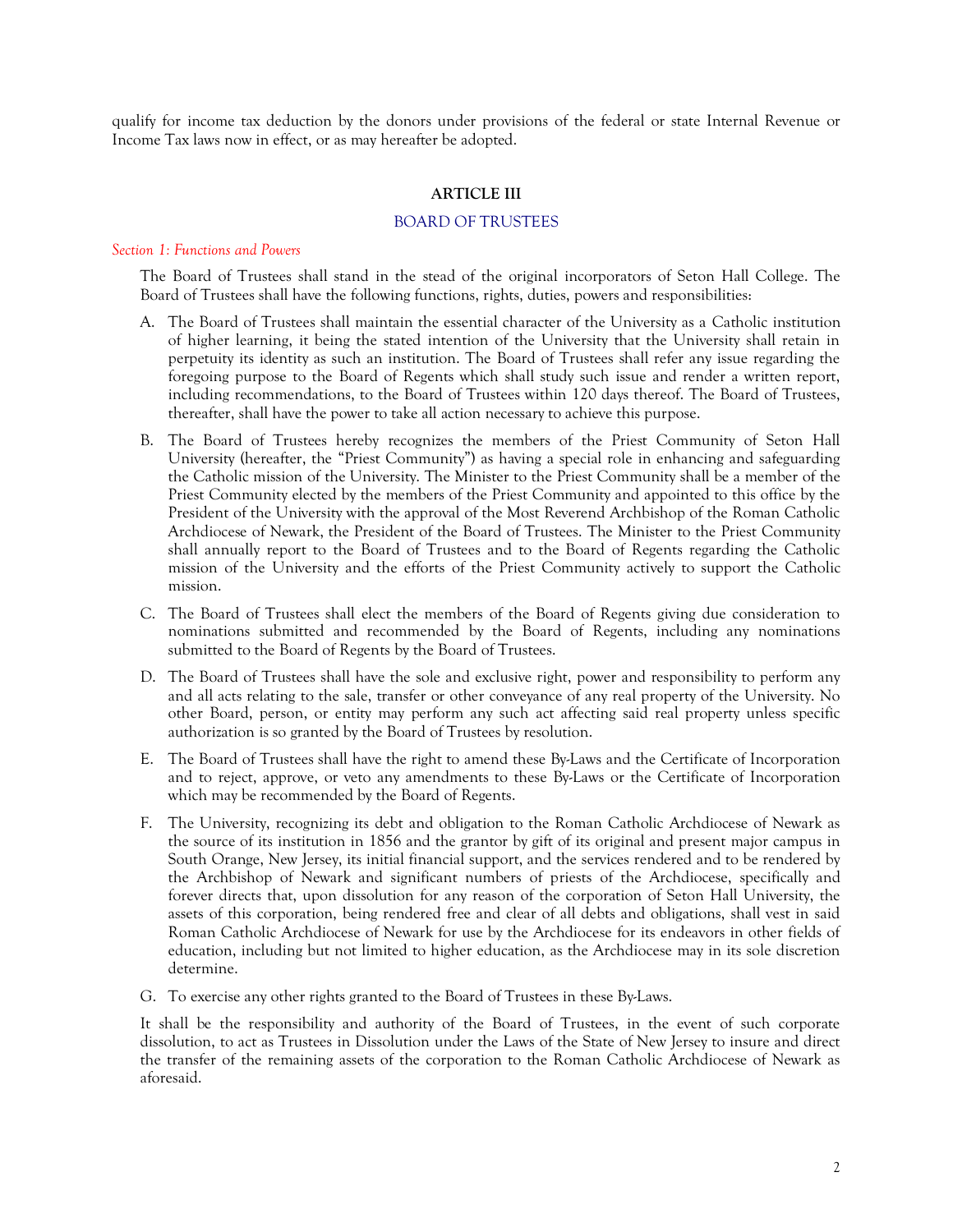Upon dissolution, no individual in any capacity in the corporation shall have any interest in, nor be entitled to any share of distribution of, any remaining assets of the corporation available after payment of all debts.

# *Section 2: Membership*

- A. The Board of Trustees shall consist of sixteen (16) members.
- B. *Ex-officio Members*. The following persons, by virtue of their office shall be members of the Board of Trustees with full voting privileges: The Most Reverend Archbishop of the Roman Catholic Archdiocese of Newark (or if there is a vacancy in the office of the Archbishop, the Administrator), as President; the Vicar General of the Roman Catholic Archdiocese of Newark; the President of the University; the University's Minister to the Priest Community; the Rector/Dean of the Immaculate Conception Seminary School of Theology; the Chair of the Board of Regents; the Vice Chair of the Board of Regents; the Secretary of the Board of Regents.
- C. *Appointed Members.* In addition to the aforesaid ex-officio members, there shall be eight (8) persons appointed to the Board of Trustees by the Most Reverend Archbishop of the Roman Catholic Archdiocese of Newark (or if there is a vacancy in the office of the Archbishop, the Administrator), three of whom must be lay members of the Board of Regents.

# D. Terms

- 1. The terms of membership of the ex-officio members shall be coterminous with their incumbency in the office on which their membership is based.
- 2. The term of the office of each appointed member of the Board of Trustees shall be three (3) years except that the term of office of a Regent that is appointed as a Trustee shall be co-terminus with such Regent's term of appointment as a Regent. The term of office of each appointed member of the Board of Trustees shall commence as of July 1st and expire on June 30th of the calendar years specified in the notice of appointment. Each appointed member of the Board of Trustees shall serve until a successor is appointed.
- 3. Notwithstanding the foregoing, any appointed member of the Board of Trustees may be removed from the Board by the Most Reverend Archbishop of the Roman Catholic Archdiocese of Newark (or if there is a vacancy in the office of the Archbishop, the Administrator), with or without cause.
- E. The Chair of the Board of Trustees shall always be the Most Reverend Archbishop of Newark, President of the Roman Catholic Archdiocese of Newark (or if there is a vacancy in the office of the Archbishop, the Administrator).
- F. A Vice Chair and Secretary of the Board of Trustees shall be elected from the membership of the Board of Trustees by the Board of Trustees.

# *Section 3: Meetings*

- A. There shall be three (3) regular meetings of the Board of Trustees, one of which shall be the annual meeting, in each calendar year. The meetings shall be held at a place and on a date fixed by the Board of Trustees. Each meeting shall be held within thirty (30) days after a regular meeting of the Board of Regents.
- B. Special meetings of the Board of Trustees shall be held at any time at the request of the Chair of the Board of Trustees or upon the written request of not less than six (6) members of the Board of Trustees. Notice of such special meetings shall be given to the membership by written notification, delivered by mail or in person, at least ten (10) days in advance of the date of such meeting.
- C. For the proper transaction of business of the Board of Trustees at any meeting, a quorum which shall consist of not less than nine (9) members of the Board then serving shall be required by personal presence. The affirmative vote of not less than nine (9) members of the Board of Trustees shall be required for any action or resolution affecting or relating to any matter referred to in Article III, Section 1(A), hereof; provided, however, that the personal presence and the affirmative vote of not less than twelve (12) members of the Board of Trustees shall be required for any action or resolution affecting or relating to any matter referred to in Article III, Section 1 (B),  $(C)$ ,  $(D)$ ,  $(E)$  or  $(F)$ , hereof.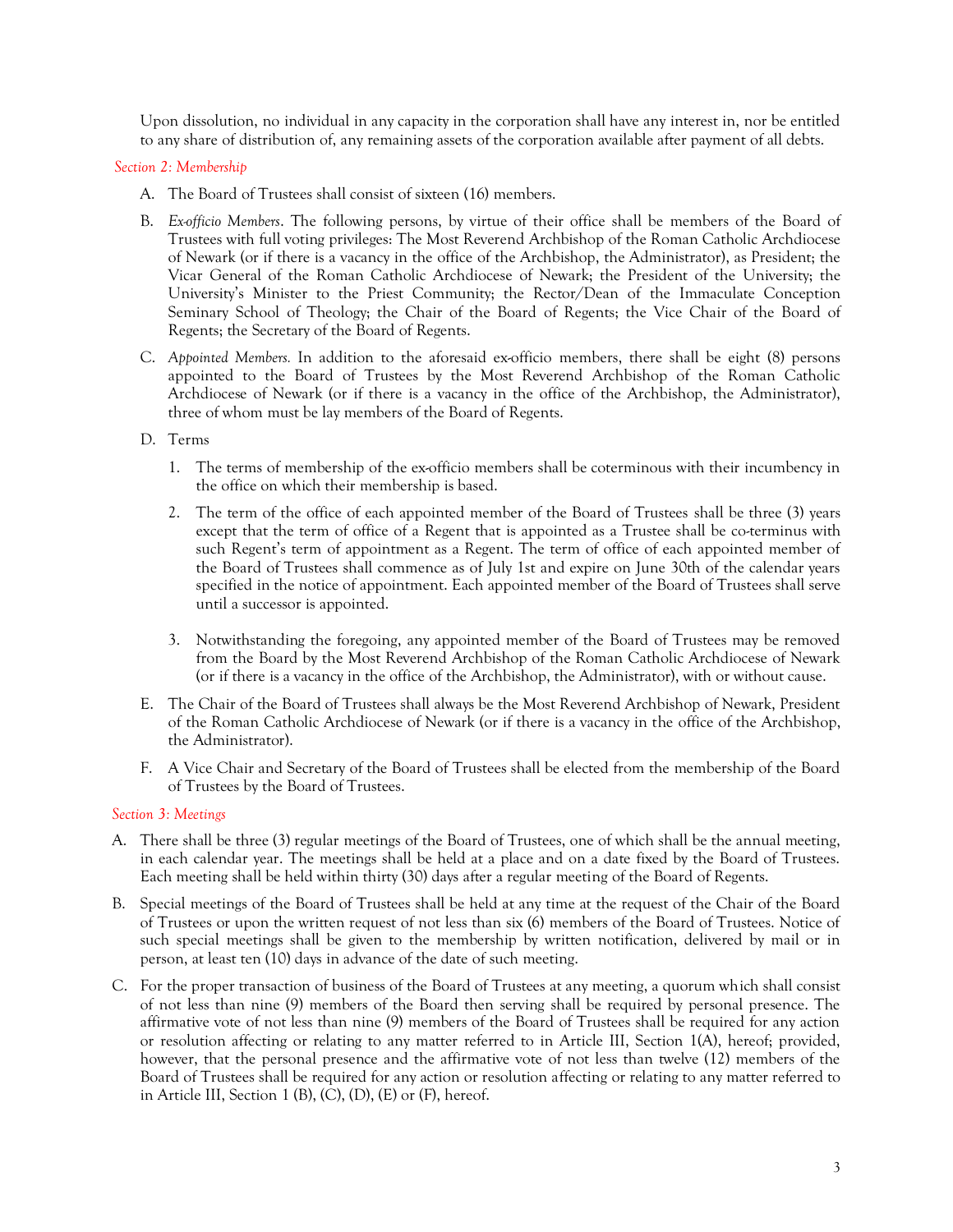- D. Agenda at meetings of the Board shall be as follows:
	- a) *Regular Meetings*
		- 1. Call to Order
		- 2. Opening Prayer
		- 3. Presentation and approval of minutes of the last annual meeting and of any regular or special meetings held since that meeting.
		- 4. Presentation of the Annual Report, and such other reports as may be appropriate, of the Board of Regents.
		- 5. Transaction of other business that may properly be brought before the meeting.
		- 6. Closing Prayer
		- 7. Adjournment
	- b) *Special Meetings*
		- 1. Call to Order
		- 2. Opening Prayer
		- 3. Reading of the Official Call for the Meeting
		- 4. Transaction of the business for which the meeting is called, and such other business as may properly come before the membership of the corporation.
		- 5. Closing Prayer
		- 6. Adjournment
- E. Notwithstanding the foregoing, in the event that the Chair of the Board of Trustees determines that it is not practical to convene any meeting referred to hereinabove and business needs to be transacted, business may be transacted by other reliable means in lieu of such meeting, including but not limited to written communication, telephone conference, telefax and/or electronic communication.

# **ARTICLE IV**

# BOARD OF REGENTS

# *Section 1: Functions and Powers*

Except to the extent that functions, powers, duties and responsibilities are hereinabove or hereinafter vested in and reserved to the Board of Trustees, the Board of Regents shall be responsible for the entire management of the affairs and concerns of the University, is vested with the responsibility, power and authority to govern the University, and shall exercise the corporate powers of the University under Law.

Without limiting the foregoing, the Board of Regents shall have the specific power and responsibility:

- A. to appoint and employ, fix the compensation of, and remove the President, the Provost and/or officers of the University as the Board may deem to be necessary. The affirmative vote of two-thirds of the membership of the Board of Regents shall be required for the appointment, extension of the term of office of the President**,** or removal of the President of the University;
- B. to authorize the University to lend money to, or guarantee any obligation of, or otherwise assist, any officer or other employee of the University, whenever in the judgment of the Board of Regents, the loan, guarantee or assistance may reasonably be expected to benefit the University, provided that if any officer or other employee is also a member of the Board of Regents, such transaction is authorized by the affirmative vote of two-thirds of the membership of the Board of Regents, exclusive of the interested officer/employee/regent.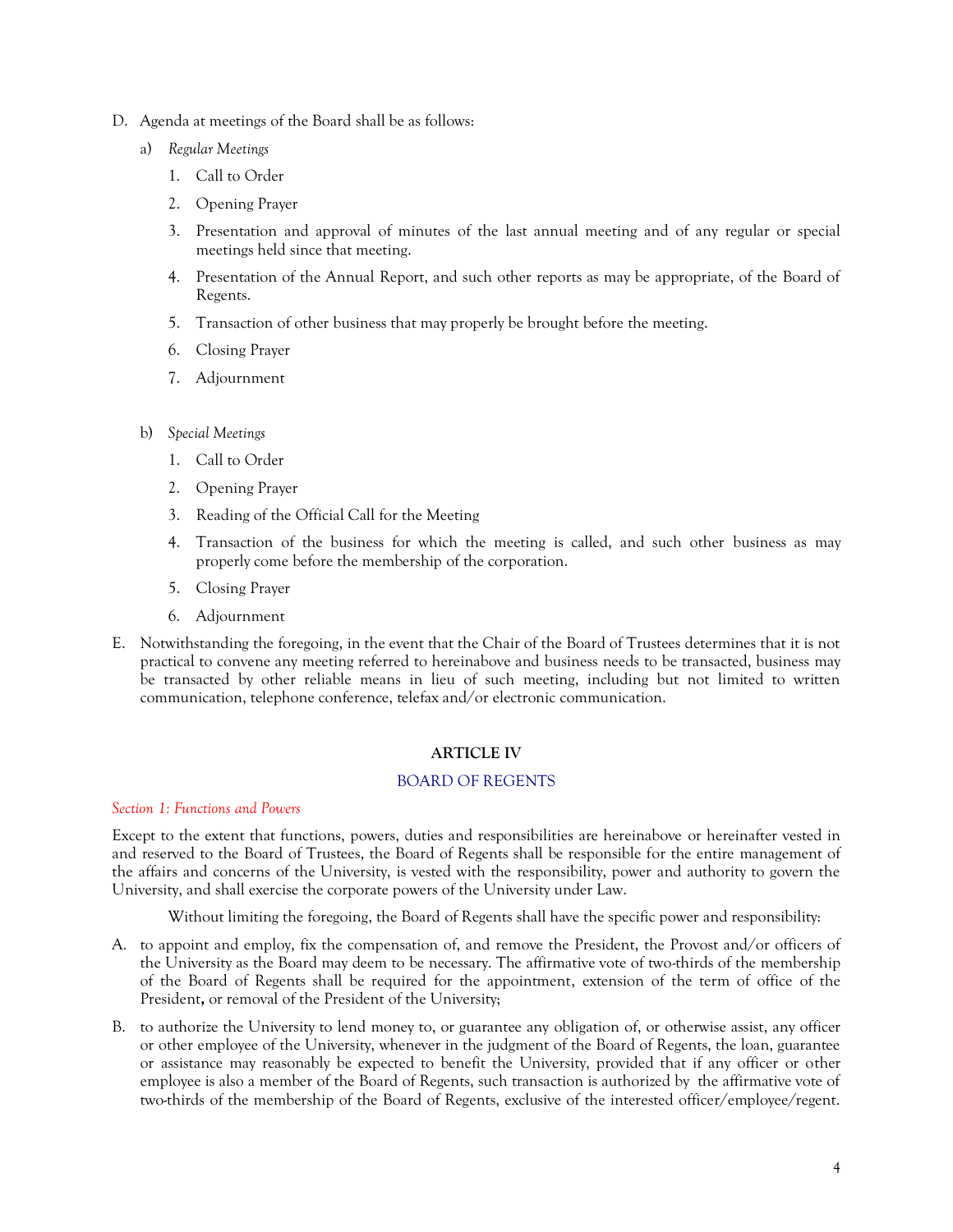The loan, guarantee or other assistance may be made with or without interest and may be unsecured or secured in a manner as the Board of Regents shall approve, and may be made upon other terms and conditions as the Board of Regents may determine.

- C. to review, approve, amend or disapprove all capital and operating budgets of the University and to exercise surveillance to ensure that all expenditures of the University are made pursuant to all pertinent laws, regulations, rule, policies, budgets and resolutions of the Board of Trustees and/or the Board of Regents in force;
- D. to establish all degrees in course to be granted by the University and to grant all such degrees after due consideration of nominations submitted by the faculty and to authorize and confer any and all honorary degrees;
- E. to establish and prescribe, in consultation with the President of the University, and with due regard for the professional judgment of the faculty, the principal functions of major academic divisions, colleges, schools, departments and professional schools within the University;
- F. to amend or repeal the Certificate of Incorporation of the University, as amended, and these By-Laws, provided, however, that any such amendment or repeal shall be valid only if approved by a vote of the membership of the Board of Trustees as provided in Article III, Section 3(E).

# *Section 2: Membership*

- A. The Board of Regents shall consist of no less than twenty-three (23), nor more than thirty-five (35) members.
- B. *Ex-officio Members:* The Most Reverend Archbishop of the Roman Catholic Archdiocese of Newark (or if there is a vacancy in the office of the Archbishop, the Administrator); the Coadjutor Archbishop of the Archdiocese of Newark; the Diocesan Bishops of the Roman Catholic Dioceses of the Province of the State of New Jersey; the Bishop of the Byzantine Catholic Diocese of Passaic, New Jersey; the Vicar General and Moderator of the Curia of the Archdiocese of Newark; the President of the University; the President of the University's Alumni Association; and the University's Minister to the Priest Community shall be ex-officio members of the Board of Regents with full voting privileges.
- C. *Elected Members:* There shall be no more than twenty-four (24) non ex-officio members elected by the members of the Board of Trustees.
- D. Terms
	- 1. The term of membership of the ex-officio members shall be coterminous with their incumbency in the office on which their ex-officio membership is based.
	- 2. The term of office of each elected member of the Board of Regents shall be three (3) years commencing on the first day of July specified in the Resolution of the Board of Trustees electing said member. Regents are eligible for re-election to a maximum of three full consecutive terms, except as individual Regents may be exempted from this provision for good cause shown by resolution of the Board of Trustees.
	- 3. Elected members are eligible for reelection at the end of their terms subject to the restrictions set forth in Section 2(F) of this Article IV.
- E. A vacancy which occurs because of discontinuance of membership for any reason by a member whose term had not expired may be filled by the Board of Trustees for the unexpired term. The unexpired term shall not count toward the consecutive full-term limitation set forth in this Article.
- F. The total number of terms a Regent may serve is three full consecutive terms.
- G. Upon recommendation of the Committee on Regents, Regents who have served with distinction for at least two terms may be elected by the majority of Regents as Regents Emeriti. The term of office of Regent Emeriti shall be three years commencing on the first day of July specified in the Resolution of the Board of Trustees electing said Regent Emeriti. Regent Emeriti are eligible for re-election provided the number of Regents Emeriti does not exceed one-third of the total number of voting Regents. Except for the Executive Committee and Committee on Regents, Regent Emeriti are eligible to serve on Board Committees, with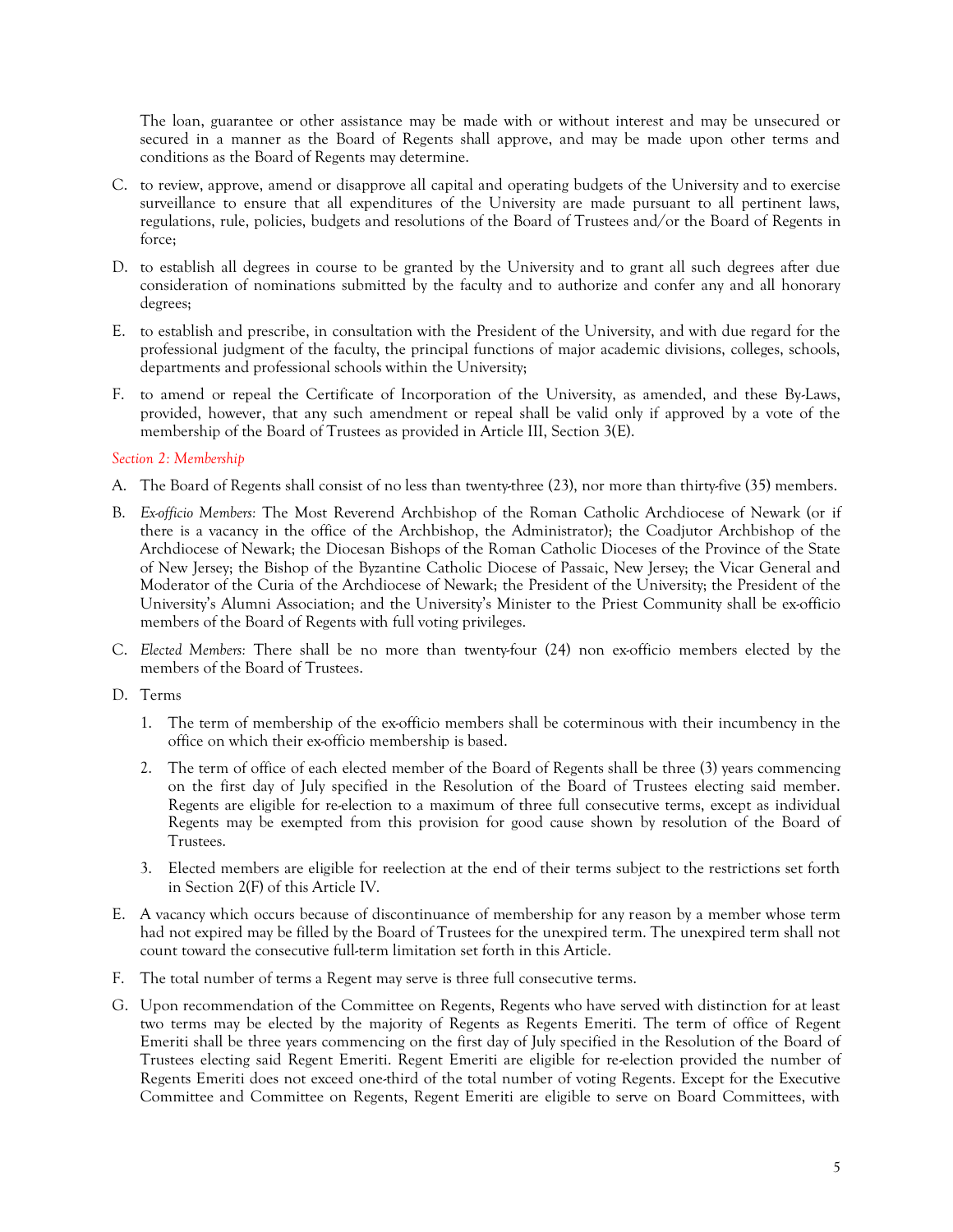voting privileges, and may speak freely at all Board and Committee meetings. Regents Emeriti shall not have voting privileges at Board meetings and shall not be counted as part of quorum determinations. Regent Emeriti shall be sent notices and minutes of all Board meetings and are encouraged to attend Board meetings or otherwise accept special assignments that are helpful to the Board of Regents and the University.

H. The office of any elected Regent shall be deemed vacant by reason of death, resignation, the expiration of the Regent's term, or the failure to attend three consecutive meetings unless excused by the Chair of the Board of Regents, which failure shall be determined to constitute voluntary resignation.

# *Section 3: Meetings*

- A. There shall be four (4) regular meetings in each calendar year. The meetings shall be held at a place and on a date fixed by the Board of Regents.
- B. Special meetings of the Board of Regents may be called at any time by the President or Chair of the Board of Regents; or, upon written request of at least five (5) members, a special meeting shall be called by the Chair or Vice Chair of the Board of Regents.

Notice of a special meeting shall be given to the membership by written notification delivered by mail or in person not less than three (3) days before the date of such meeting. In all cases, such notice of a special meeting shall contain the purpose or purposes of such meeting and any action taken at such meeting shall be limited to such purpose.

C. Notwithstanding the foregoing, in the event that the Chair of the Board of Regents determines that it is not practical to convene any meeting referred to hereinabove and business needs to be transacted, business may be transacted by other reliable means in lieu of such meeting, including but not limited to written communication, telephone conference, telefax and/or electronic communication.

## *Section 4: Order of Business*

The Agenda for the meetings of the Board of Regents shall be as follows unless modified by direction of the Chair or by resolution of the Board:

- A) *Regular Meeting*
	- 1. Call to Order
	- 2. Opening Prayer
	- 3. Presentation and approval of minutes of the last regular meeting and of any special meetings held since that meeting.
	- 4. Reports of Committees
	- 5. Communications
	- 6. Unfinished Business
	- 7. Transaction of other business that may properly be brought before the meeting.
	- 8. Closing Prayer
	- 9. Adjournment
- B) *Special Meetings*
	- 1. Call to Order
	- 2. Opening Prayer
	- 3. Reading of the Official Call for the Meeting
	- 4. Transaction of the Business for which the meeting is called.
	- 5. Closing Prayer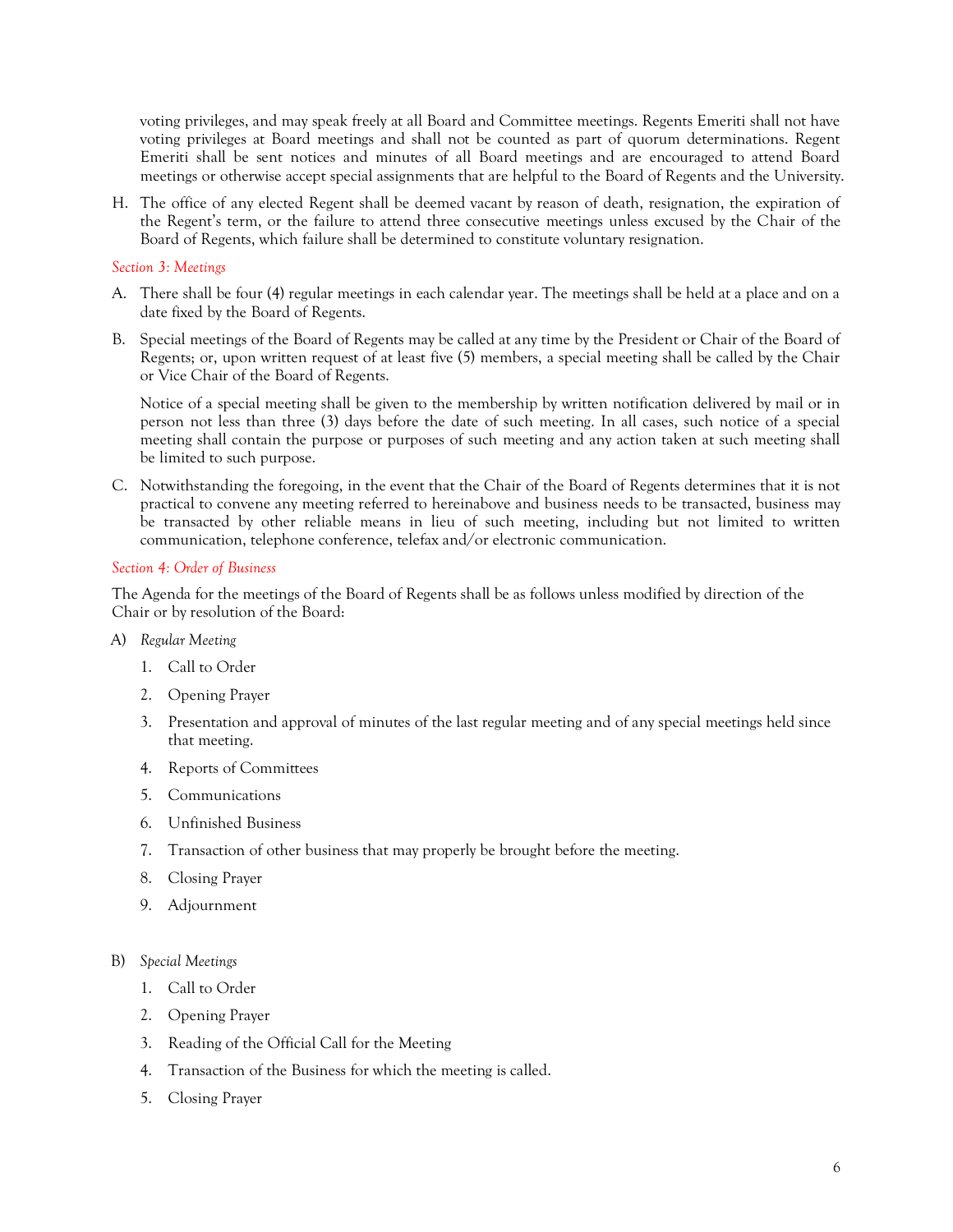6. Adjournment

# **ARTICLE V**

# STRUCTURE OF THE BOARD OF REGENTS

# *Section 1: Officers*

The officers of the Board of Regents shall be the Chair, President, Vice Chair and Secretary.

- A. The Chair of the Board of Regents shall be elected from the membership of the Board of Regents by a majority vote of the Board of Regents. The duties of the Chair of the Board of Regents shall be to preside at all meetings of the Board of Regents, to serve ex officio with full voting privileges on all committees, to establish Special Committees as the Chair may deem necessary, and to report to the Board of Trustees as the Board of Trustees may from time to time require.
- B. The President of the Board of Regents shall always be the Most Reverend Archbishop of Newark as President of the Roman Catholic Archdiocese of Newark (or if there is a vacancy in the office of the Archbishop, the Administrator). The President of the Board of Regents shall not be subject to any attendance requirement and may attend such meetings as he deems appropriate.
- C. The Vice Chair of the Board of Regents shall be elected from the membership of the Board of Regents by a majority vote of the Board of Regents. The duties of the Vice Chair shall be to preside at all meetings of the Board of Regents in the absence of the Chair, to serve ex officio with full voting privileges on all committees, and to assume the authority and duties of the Chair in the Chair's absence or as the Chair may, from time to time, direct.
- D. The Secretary shall be elected from the membership of the Board of Regents. It shall be the Secretary's duty to have the minutes of all meetings of the Board recorded, including a statement of the names of the members present and absent and an accurate record of all business transacted. The Secretary or the Secretary's designee shall forward to each member of the Board of Regents, at least one week prior to each meeting, a copy of the minutes of the previous meeting. It shall be the Secretary's further duty to see that proper notice of each meeting of the Board of Regents is sent to all members at least seven (7) days before such meeting, including in such notice a statement of matters to be thereat considered. The Secretary or the Secretary's designee shall have custody of the official seal of the corporation and the Secretary or the Secretary's designee shall affix it, when required, to all written instruments of the corporation executed by the Trustees or in their name.

# *Section 2: Operating Structure*

There shall be standing operating committees of the Board of Regents. All matters which are within the authority and responsibility of these committees shall be referred automatically to these committees for evaluation and report before any consideration by the Board of Regents. Those standing operating committees are as follows:

# *A. The Executive Committee*

- 1. The Executive Committee shall consist of not less than seven (7) members of the Board of Regents. The Chair, Vice Chair, and Secretary of the Board of Regents shall be ex officio, with full voting privileges, members of the Executive Committee. The Chair of the Board of Regents shall be the Chair of the Executive Committee. The Secretary of the Board of Regents shall be Secretary of the Executive Committee.
- 2. The President of the University shall be an ex-officio member, with full voting privileges, of the Executive Committee. In the absence of the Chair, the Vice Chair of the Board of Regents shall preside. The remaining members of the Committee shall be appointed from among the membership of the Board of Regents by the Chair of the Executive Committee.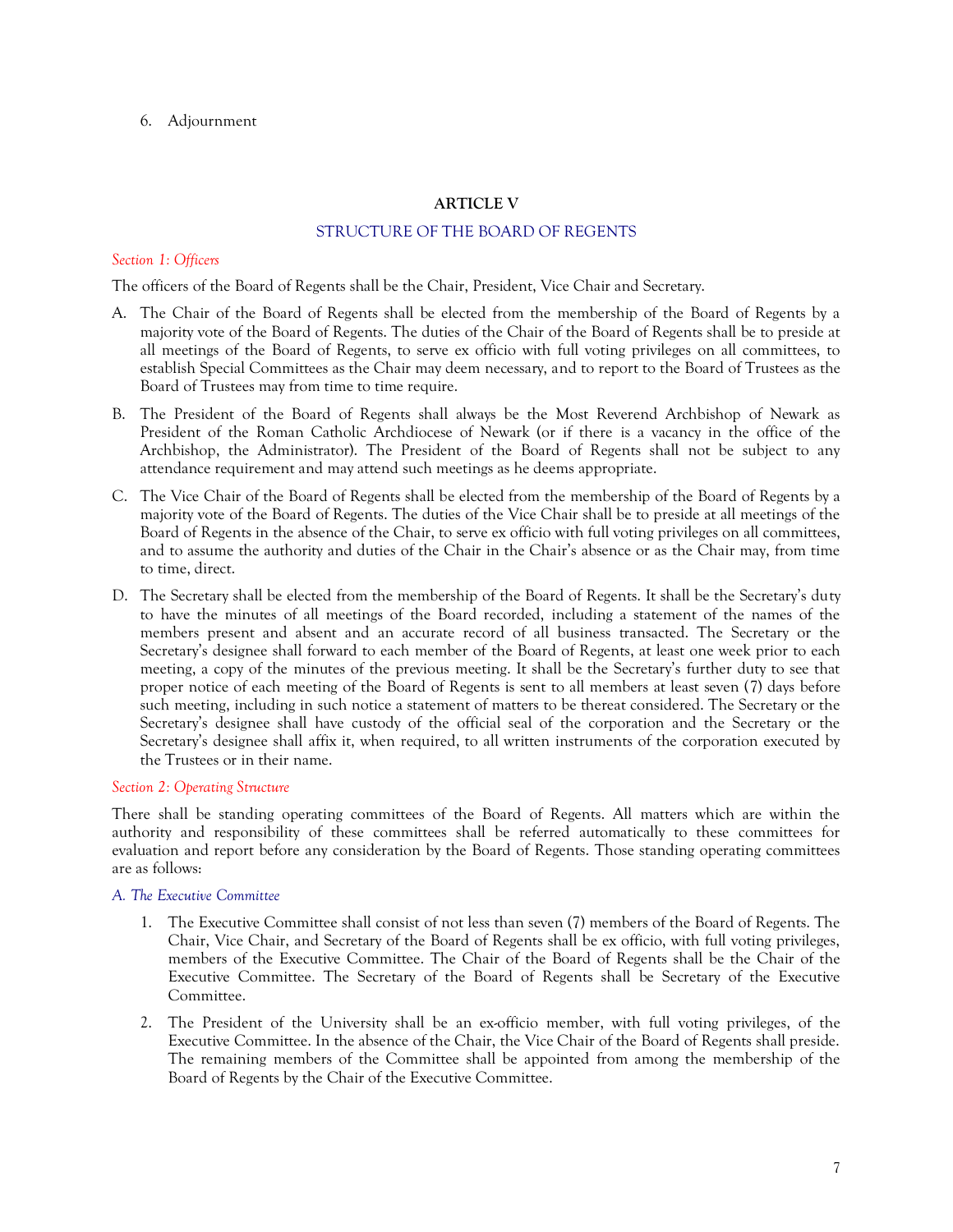- 3. The Executive Committee shall meet as necessary to ensure that matters within its jurisdiction are addressed timely and appropriately.
- 4. *Candidates for Honorary Degrees.* The Executive Committee shall be responsible for the investigation and review of all proposed candidates for honorary degrees. Nominees for all honorary degrees shall be forwarded to the chair of the Committee who shall maintain a continuing file on all proposed candidates. As soon as practicable, in the beginning of the academic year in which the degree is proposed to be conferred, the Committee shall receive all proposals for candidates from whatever the source. The Executive Committee shall refer nominees to the Mission and Identity Committee of the Board of Regents who shall approve or disapprove any such nominee, giving due consideration to the University's Catholic mission and identity, within 30 days after such referral. If the Mission and Identity Committee disapproves a nominee, such nominee's nomination shall be considered withdrawn. If the Mission and Identity Committee approves such nomination, the Executive Committee shall thereafter make its report and recommendations at the first regular meeting of the Board of Regents each year. No candidates for honorary degrees shall be considered by the Board without the report and recommendation of the Executive Committee as set forth herein unless the Board of Regents determines to so act by a three-fourths vote of the membership.
- 5. The minutes of the meetings of the Executive Committee shall be distributed regularly to each member of the Board of Regents. At each meeting of the Board of Regents, the actions taken by the Executive Committee subsequent to the last meeting of the Board of Regents shall be reported to, and ratified by, the Board of Regents.

# *B. Finance Committee*

- 1. The Finance Committee shall consist of no less than five (5) members of the Board of Regents, one of whom shall be designated by the Chair of the Board of Regents to be Chair of the Committee. The President of the University shall be an ex-officio member, with full voting privileges, of the Finance Committee. The members of the Committee shall be appointed by the Chair of the Board of Regents from among the membership of the Board of Regents.
- 2. This Committee shall have four prime responsibilities in addition to such other responsibilities as the Chair of the Board of Regents shall assign to it from time to time.
	- (a) *Budget:* The Finance Committee shall be responsible for review and investigation of the annual budget proposed for the ensuing fiscal year. To fulfill this responsibility, the Committee shall receive from the President of the University budget proposals and shall make a final report and recommendation for adoption of the budget at the regular meeting each calendar year of the Board of Regents which precedes the fiscal year for which the budget is proposed.
	- (b) *Budget Control:* The Finance Committee shall meet during the fiscal year to review, investigate and recommend in regard to the performance of the University under the current budget. It shall make such recommendations and reports to the Board of Regents in regard to such operations as it shall deem advisable.
	- (c) *Project Costs:* The Finance Committee shall investigate and review all proposed projects of the University in regard to academic programs, special programs, capital improvements and maintenance in order that it can make its recommendations and reports to the Board of Regents on only such matters prior to required Board action.
	- (d) *Endowment Fund:* The Finance Committee shall be responsible for general review and policy recommendations in regard to the Endowment Fund of the University and for periodic consultations with any investment counsel or advisors recommended by the Committee and appointed by the Board. In the course of the performance of its responsibilities, the Committee shall meet with such employees of the University as it or the President of the University may deem advisable.

# *C. Committee on Regents*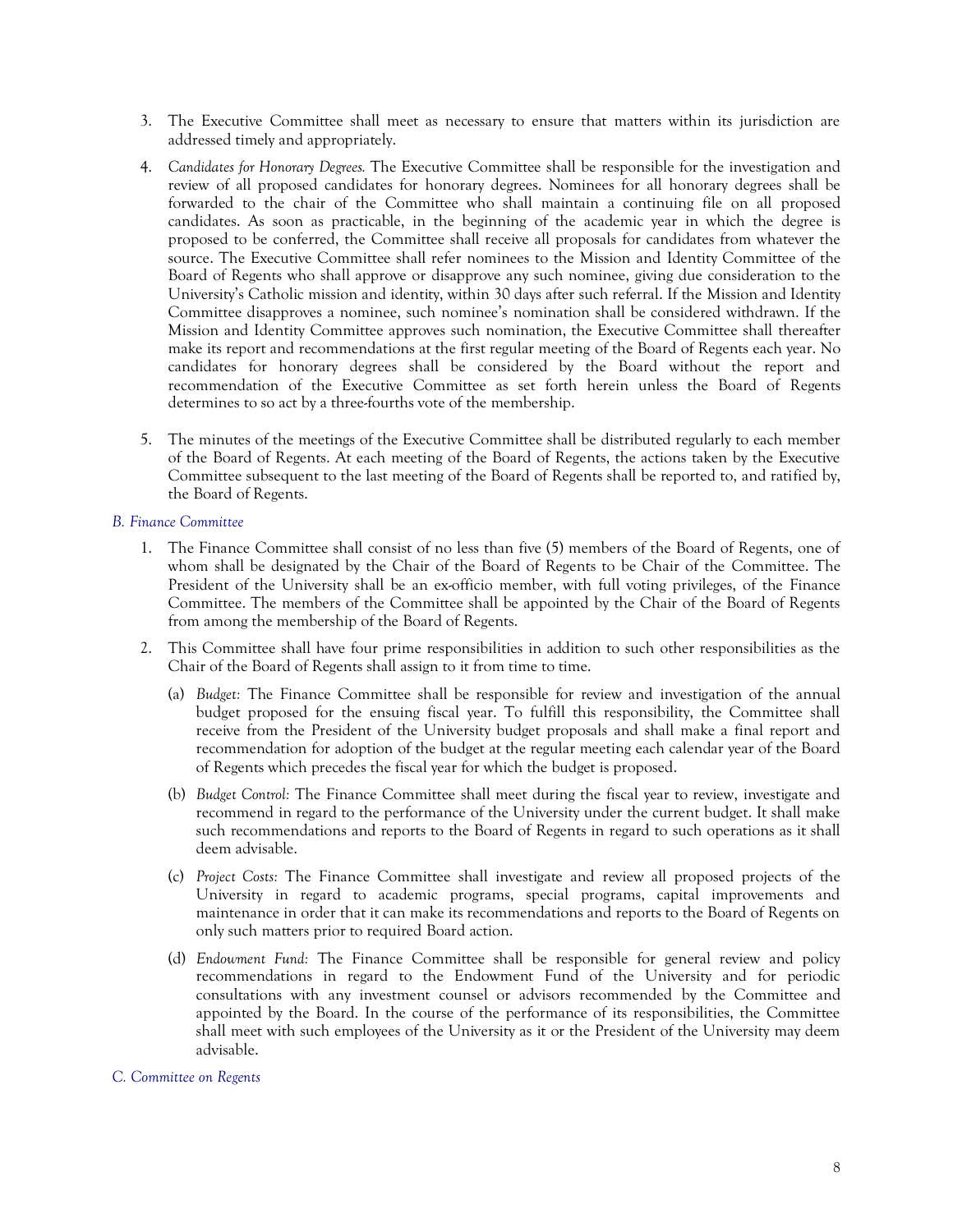- 1. The Committee on Regents shall consist of not less than five (5) members of the Board of Regents: the Vice Chair of the Board of Regents and four (4) additional members who shall be appointed by the Chair of the Board from the membership of the Board of Regents. The Chair of the Committee on Regents shall be designated by the Chair of the Board of Regents.
- 2. This Committee shall have the following responsibilities in addition to other responsibilities as the Chair of the Board of Regents shall assign to it from time to time:
	- (a) *Candidates for membership of the Board of Regents:* The Committee on Regents shall be responsible for proposing all candidates for membership on the Board of Regents subject to the right of the Board of Trustees to nominate candidates for membership as provided in Article III, Section 1(C); and all proposals as to such candidates shall be forwarded to the Chair of the Committee who shall maintain a record of the names of all proposed candidates and any information concerning such persons. The names of the candidates and all appropriate data shall be forwarded to the Board of Regents. From time to time as the terms of office of members approach expiration or as vacancies are created, the Committee on Regents shall meet and review the names and qualifications of all proposed candidates and shall report its recommendations to the Board of Regents. The Board of Regents shall vote upon the candidates and the Secretary of the Board of Regents shall forward the names of the proposed candidates and all appropriate data to the Board of Trustees for appropriate action.
	- (b) *Review of the candidates for other offices:* Upon request of the President of the University, the Committee on Regents shall investigate and review candidates for University positions as the President of the University proposes. It shall report and recommend on such candidates as required by the Board of Regents.

# *D. The Seminary Board of Overseers*

- 1. The Seminary Board of Overseers shall consist of not less than eight (8) or more than twenty-two (22) members. The President of the Board of Regents and the President of the University, or their designees, shall be ex-officio members of the Seminary Board of Overseers with full voting privileges. The Chair of the Board of Regents and the Rector/Dean of the Seminary shall also be ex-officio members of the Seminary Board of Overseers with full voting privileges. The Chair of the Board of Regents, with the approval of the President of the Board of Regents, shall appoint not less than four (4) nor more than eighteen (18) additional members to the Seminary Board of Overseers, two (2) of whom shall be from the membership of the Board of Regents. The President of the Board of Regents shall be the Chair of the Seminary Board of Overseers. The Secretary of the Seminary Board of Overseers shall be designated by the President of the Board of Regents.
- 2. The Seminary Board of Overseers, as nearly as practicable, shall meet quarterly.
- 3. The Seminary Board of Overseers, between meetings of the Board of Regents shall have all the powers and functions of the Board of Regents with respect to the management, operation, control and supervision of the Immaculate Conception Seminary School of Theology.
- 4. The minutes of the meetings of the Seminary Board of Overseers shall be distributed regularly to each member of the Board of Regents. At each meeting of the Board of Regents, the actions taken by the Seminary Board of Overseers subsequent to the last meeting of the Board of Regents shall be reported to, and ratified by, the Board of Regents.

# *E. Mission and Identity Committee*

- 1. The Mission and Identity Committee shall consist of not less than seven (7) members of the Board of Regents.
- 2. The members of the Committee shall be appointed from among the membership of the Board of Regents by the Chair of the Board of Regents.
- 3. In addition to such other responsibilities as the Chair of the Board of Regents shall assign to it from time to time, the Mission and Identity Committee shall consider matters referred to the Board of Regents by the Board of Trustees arising from the University's Catholic mission and identity, giving due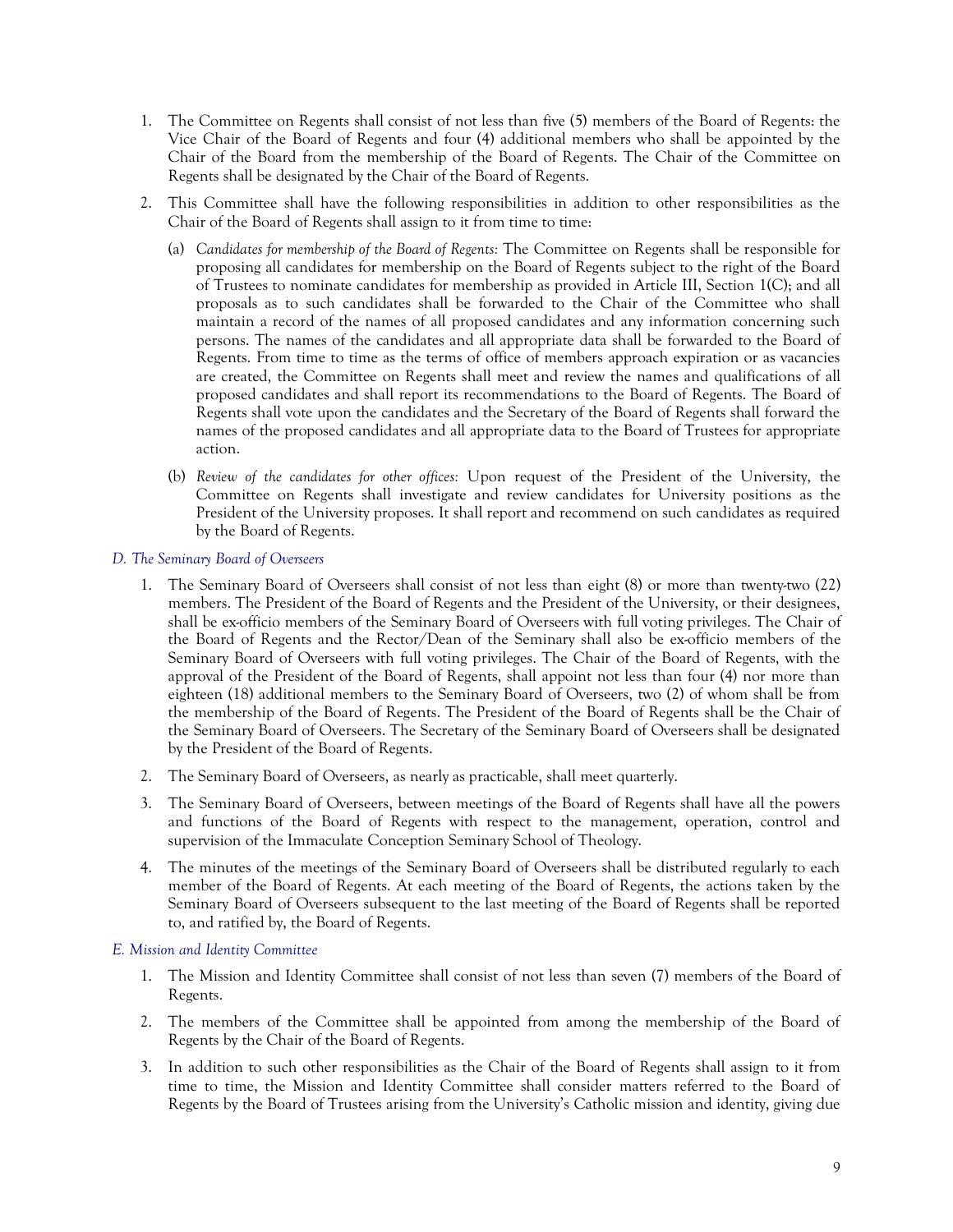consideration to the identity of Catholic institutions of higher education that is described in *Ex corde Ecclesiae* (1990). The Committee shall report its recommendations to the Board of Regents.

- 4. The Mission and Identity Committee shall meet as necessary to ensure that matters within its jurisdiction are addressed in a timely and appropriate manner.
- 5. The minutes of the meetings of the Mission and Identity Committee shall be distributed regularly to each member of the Board of Regents.

### *F. Miscellaneous Committees*

The Chair of the Board of Regents may, with the approval of the Board of Regents, create other standing committees such as the Academic Affairs Committee, Student Affairs Committee, Planning Committee, Development Committee, etc., which the Chair deems to be necessary and appropriate and to prescribe the functions and responsibilities of such other standing committees.

### *G. Presidential Search and Screen Committee*

At least twelve (12) months prior to the expiration of the term of the President then holding office, the President of the Board of Regents/Chair of the Board of Trustees shall initiate the process of forming a search and screen committee consisting of ten (10) members, three of whom shall be Trustees, three of whom shall be Regents, one of whom shall be a member of the Priest Community, one of whom shall be a Vice President of the University, and two of whom shall be members of the faculty. The President of the Board of Regents/Chair of the Board of Trustees shall appoint the three Trustees and the one member of the Priest Community of the search and screen committee. The Chair of the Board of Regents shall appoint the three Regent members of the search and screen committee. The Board of Regents shall appoint the Vice President of the search and screen committee. The Provost of the University shall appoint the two faculty members of the search and screen committee. The President of the Board of Regents/Chair of the Board of Trustees shall appoint the chair of the search and screen committee from among the committee members.

## *Section 3: Meetings*

A. Notwithstanding the foregoing, in the event that the chair of any committee of the Board of Regents determines that it is not practical to convene any meeting referred to hereinabove and business needs to be transacted, business may be transacted by other reliable means in lieu of such meeting, including but not limited to written communication, telephone conference, telefax and/or electronic communication.

# **ARTICLE VI**

# OFFICERS OF THE CORPORATION

- 1. *Election of Officers.* The Board of Regents shall elect a President of the University and such other officers as it may from time to time deem necessary to conduct the affairs of the University. Said officers shall serve at the pleasure of the Board of Regents. One person may hold two or more offices.
- 2. *Duties and Authorities of President.* The President of the University shall always be a Roman Catholic priest, provided, however, that the Board of Trustees hereby grants an exception to this requirement to permit the Board of Regents to elect and appoint a practicing Roman Catholic lay President in 2019. The President shall be the Chief Executive Officer of the University. Subject only to the authority of the Board of Regents, the President shall have general charge and supervision over, and responsibility for, the business and affairs of the University. Unless otherwise directed by the Board of Regents, all other officers shall be subject to the authority and supervision of the President. The President may enter into and execute in the name of the University contracts or other instruments in the regular course of business or other instruments not in the regular course of business, which are authorized, either generally or specifically, by the Board of Regents. The President shall have the general powers and duties of management usually vested in the chief executive officer of a corporation.
- 3. *Duties and Authority of Secretary.* The Secretary of the Board of Regents shall be the Secretary of the University and shall be empowered to act as provided in Article V, Section 1(D) of these By-Laws.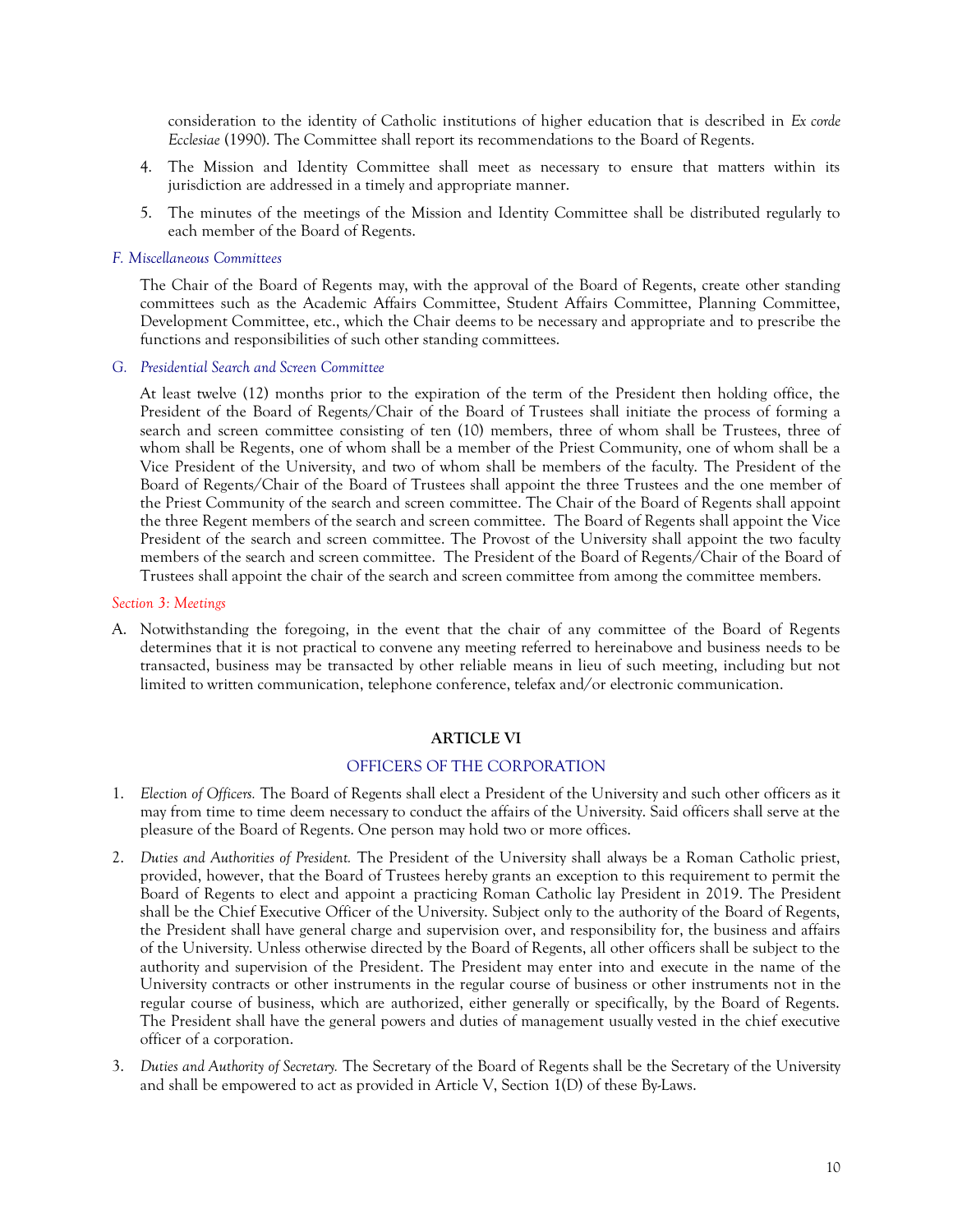4. *Duties and Authority of Other Officers.* Subject to the approval and authority of the President of the University and the Board of Regents, those individuals elected as officers shall be empowered to act on behalf of the University in performing those duties and/or exercising such other powers as are incident to their offices or as shall be assigned by the President or the Board of Regents.

### **ARTICLE VII**

### CONFLICTS OF INTEREST

A Trustee or Regent shall be considered to have a conflict of interest if:

- a. there exists or potentially exists financial or other interests which impair or might reasonably appear to impair such member's independent, unbiased judgment in the discharge of his responsibilities to the University; or
- b. a member of the Trustee's or Regent's family (which for purposes of this Article shall be a spouse, parent, sibling, child and any other relative) or any organization in which a Trustee or Regent (or member of his family) is an officer, director, employee, member, partner, trustee, or controlling stockholder, has existing or potential financial or other interests.

Each Trustee and Regent shall disclose to the Board of Trustees and the Board of Regents any possible conflict of interest at the earliest practical time. No Trustee or Regent shall vote on any matter, under consideration at a Board or committee meeting, in which the Trustee or Regent has a conflict of interest. The minutes of such meeting shall reflect that a discourse was made and that the Trustee or Regent having a conflict of interest abstained from voting. Any Trustee or Regent who is uncertain whether there is a conflict or interest in any matter may request the Board of Trustees, Board of Regents, or committee to determine whether a conflict of interest exists, and the Board of Trustees or Board of Regents or committee shall resolve the question by majority vote.

## **ARTICLE VIII**

# QUORUM

Except as specifically provided for otherwise, a simple majority of the members of any Board or Committee created under these By-Laws shall constitute a quorum for the transaction of business. At each meeting of such Board or Committee, each member of the Board or Committee shall be entitled to one vote on each matter submitted at the meeting. The vote upon any matter before the meeting shall be by voice vote unless a vote by ballot shall be directed by the Chair of the meeting or requested by one-third of the members present at the meeting. Except as otherwise provided in these By-Laws, a vote of the majority of the members present shall be sufficient for the adoption of a resolution.

## **ARTICLE IX**

#### LIMITATION OF AUTHORITY

No member of the Board of Trustees, the Board of Regents, or any Committee of said Boards and no officer or employee of the University shall have the authority to legally or equitably bind the University to any policy, action or agreement unless granted such authority by specific resolution, formally adopted under the provisions of these By-Laws.

#### **ARTICLE X**

### FISCAL YEAR

The fiscal year of the corporation shall begin on July 1 of each year and end on June 30 of the succeeding year.